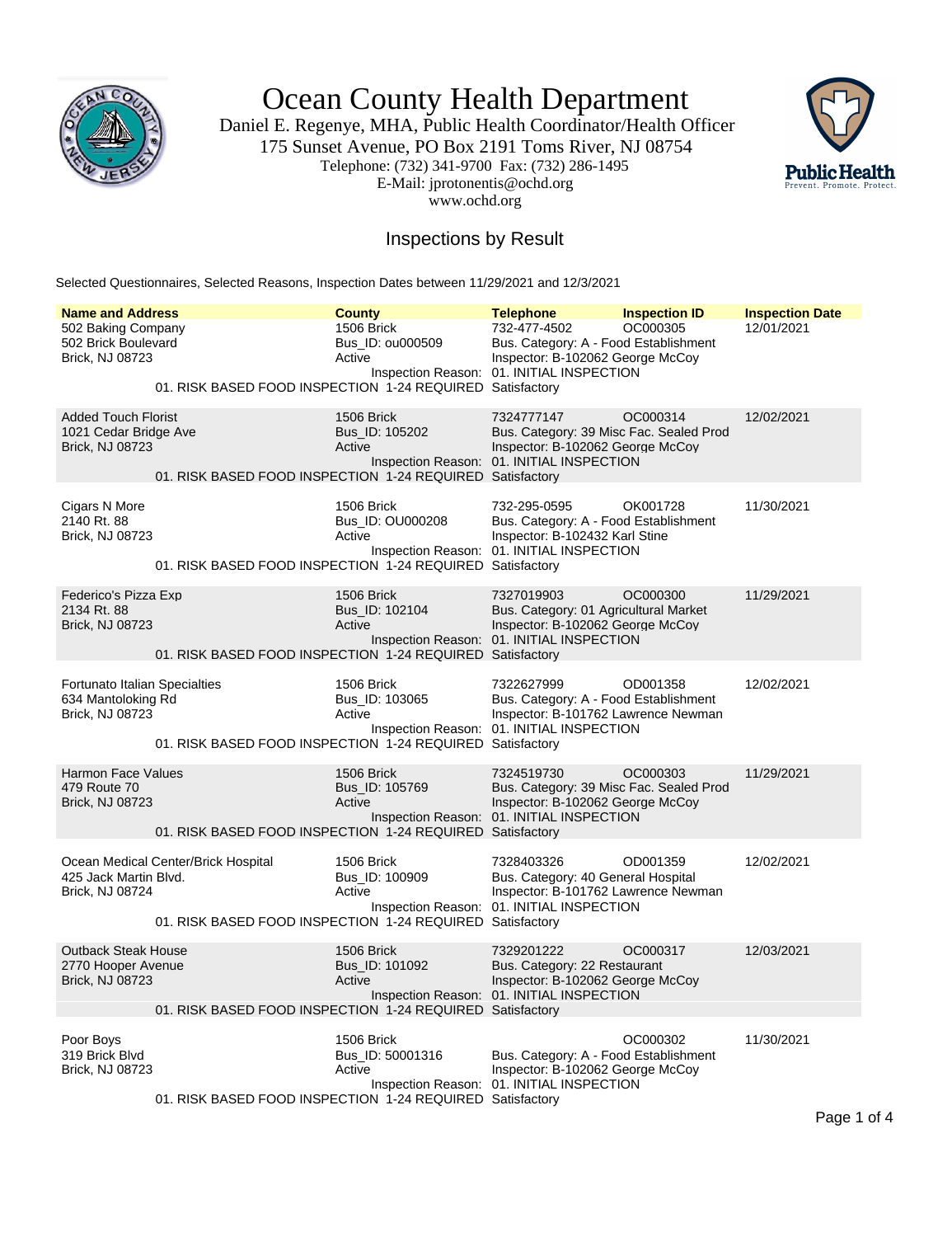## Inspections by Result

| <b>Name and Address</b>                                                          |                                                                                                         | <b>County</b>                                 | <b>Telephone</b>                                                                                                                         | <b>Inspection ID</b> | <b>Inspection Date</b> |
|----------------------------------------------------------------------------------|---------------------------------------------------------------------------------------------------------|-----------------------------------------------|------------------------------------------------------------------------------------------------------------------------------------------|----------------------|------------------------|
| Serpico's Pizza<br>2030 Route 88<br><b>Brick, NJ 08723</b>                       | 01. RISK BASED FOOD INSPECTION 1-24 REQUIRED Satisfactory                                               | 1506 Brick<br>Bus_ID: OU001380<br>Active      | 732-840-0808<br>Bus. Category: A - Food Establishment<br>Inspector: B-102062 George McCoy<br>Inspection Reason: 01. INITIAL INSPECTION   | OC000301             | 11/30/2021             |
| 1015 Cedar Bridge Avenue<br>Brick, NJ 08723                                      | Ty Fresh African Market and Multi Services<br>01. RISK BASED FOOD INSPECTION 1-24 REQUIRED Satisfactory | 1506 Brick<br>Bus_ID: ow001289<br>Active      | Bus. Category: A - Food Establishment<br>Inspector: B-102062 George McCoy<br>Inspection Reason: 01. INITIAL INSPECTION                   | OC000313             | 12/03/2021             |
| Anthony's From Brooklyn<br>1808 Route 37<br>Toms River, NJ 08753                 | 01. RISK BASED FOOD INSPECTION 1-24 REQUIRED Satisfactory                                               | 1507 Toms River<br>Bus_ID: OW001284<br>Active | 347 277 2173<br>Bus. Category: A - Food Establishment<br>Inspector: B-101909 Dwight Gerdes<br>Inspection Reason: 01. INITIAL INSPECTION  | OQ000504             | 12/03/2021             |
| IHOP #3249<br>941 Route 37 West<br>Toms River, NJ 08753                          | 01. RISK BASED FOOD INSPECTION 1-24 REQUIRED Satisfactory                                               | 1507 Toms River<br>Bus_ID: 104515<br>Active   | 732-286-2083<br>Bus. Category: A - Food Establishment<br>Inspector: B-101909 Dwight Gerdes<br>Inspection Reason: 01. INITIAL INSPECTION  | OQ000501             | 12/02/2021             |
| 1759 New Hampshire Ave<br>Toms River, NJ 08753                                   | North Dover Elementary School<br>01. RISK BASED FOOD INSPECTION 1-24 REQUIRED Satisfactory              | 1507 Toms River<br>Bus ID: 100237<br>Active   | 7325055860<br>Bus. Category: 03 School Cafeteria<br>Inspector: B-101748 Clyde Flanegan<br>Inspection Reason: 01. INITIAL INSPECTION      | OE001725             | 11/29/2021             |
| O.C.V.T. Surfs Up Market<br>1299 Old Freehold Road<br>Toms River, NJ 08753       | 01. RISK BASED FOOD INSPECTION 1-24 REQUIRED Satisfactory                                               | 1507 Toms River<br>Bus_ID: 99398<br>Active    | 7322403433<br>Bus. Category: 39 Misc Fac. Sealed Prod<br>Inspector: B-101748 Clyde Flanegan<br>Inspection Reason: 01. INITIAL INSPECTION | OE001730             | 12/01/2021             |
| <b>OCC Larson Student Center</b><br>Buildng #8<br>Toms River, NJ 08753           | 1 College Drive Larson Student Center<br>01. RISK BASED FOOD INSPECTION 1-24 REQUIRED Satisfactory      | 1507 Toms River<br>Bus_ID: OU001988<br>Active | 732-865-2345<br>Bus. Category: A - Food Establishment<br>Inspector: B-101909 Dwight Gerdes<br>Inspection Reason: 01. INITIAL INSPECTION  | OQ000499             | 12/02/2021             |
| Ocean Christian Community<br>405 Washington Street<br>Toms River, NJ 08753       | 01. RISK BASED FOOD INSPECTION 1-24 REQUIRED Satisfactory                                               | 1507 Toms River<br>Bus_ID: 103707<br>Active   | 732-240-5998<br>Bus. Category: A - Food Establishment<br>Inspector: B-101909 Dwight Gerdes<br>Inspection Reason: 01. INITIAL INSPECTION  | OQ000500             | 12/02/2021             |
| <b>Silver Bay Elementary School</b><br>100 Silver Bay Rd<br>Toms River, NJ 08753 | 01. RISK BASED FOOD INSPECTION 1-24 REQUIRED Conditionally Satisfactory                                 | 1507 Toms River<br>Bus ID: 100001<br>Active   | 7325055888<br>Bus. Category: B - Food School<br>Inspector: B-101748 Clyde Flanegan<br>Inspection Reason: 01. INITIAL INSPECTION          | OE001726             | 11/29/2021             |
| 1245 Old Freehold Road<br>Toms River, NJ 08753                                   | T.R. High School North Cafeteria<br>01. RISK BASED FOOD INSPECTION 1-24 REQUIRED Satisfactory           | 1507 Toms River<br>Bus ID: 100020<br>Active   | 7325055725<br>Bus. Category: B - Food School<br>Inspector: B-101748 Clyde Flanegan<br>Inspection Reason: 01. INITIAL INSPECTION          | OE001728             | 11/30/2021             |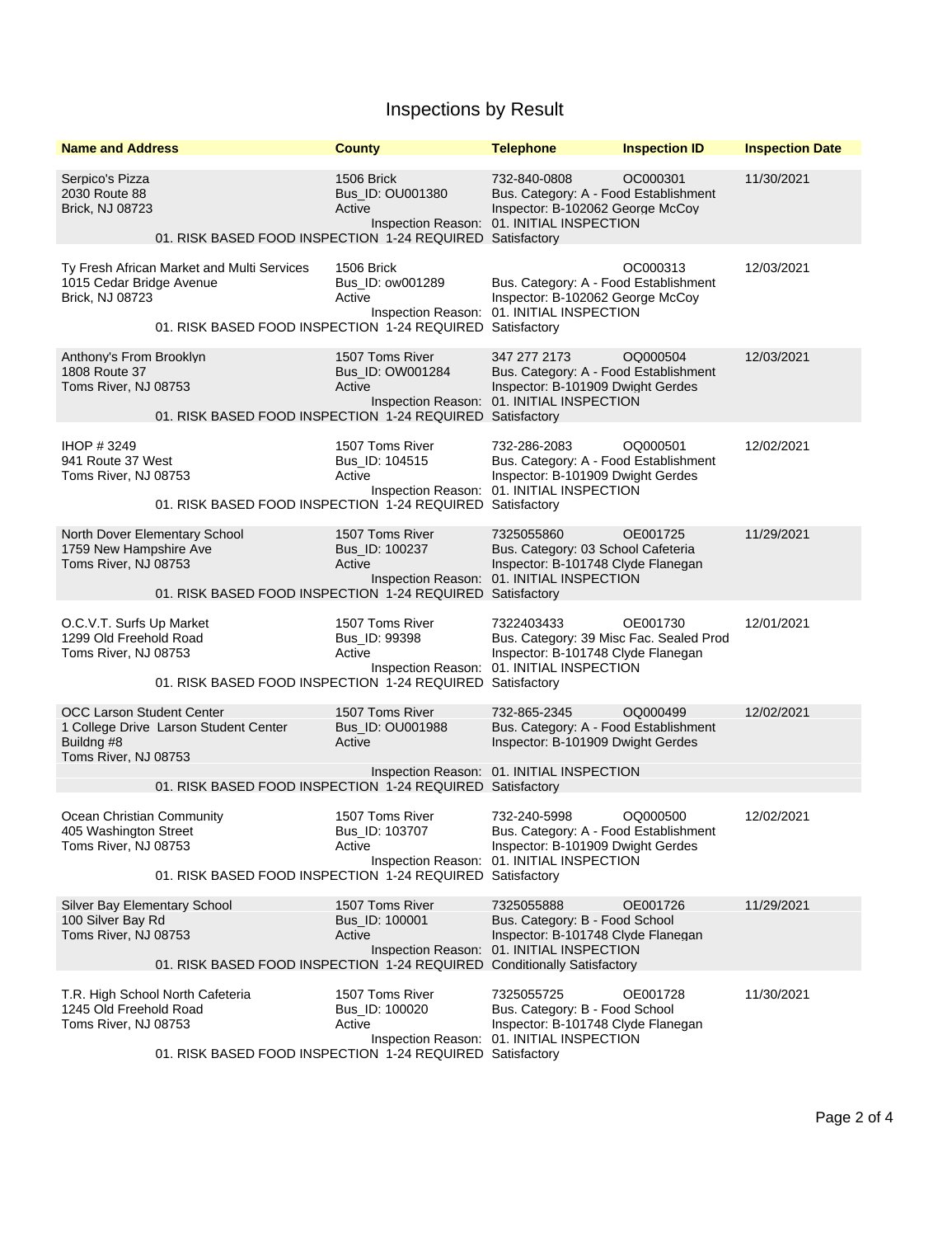## Inspections by Result

| <b>Name and Address</b><br>T.R. High School South Cafeteria<br>55 Hyers St.<br>Toms River, NJ 08753 | 01. RISK BASED FOOD INSPECTION 1-24 REQUIRED Satisfactory                                      | <b>County</b><br>1507 Toms River<br>Bus_ID: 100021<br>Active | <b>Telephone</b><br>7328188512<br>Bus. Category: B - Food School<br>Inspector: B-101748 Clyde Flanegan<br>Inspection Reason: 01. INITIAL INSPECTION | <b>Inspection ID</b><br>OE001727 | <b>Inspection Date</b><br>11/30/2021 |
|-----------------------------------------------------------------------------------------------------|------------------------------------------------------------------------------------------------|--------------------------------------------------------------|-----------------------------------------------------------------------------------------------------------------------------------------------------|----------------------------------|--------------------------------------|
| Yener Turkish Food Market<br>1234 Route 166<br>Stella Towne Center<br>Toms River, NJ 08753          |                                                                                                | 1507 Toms River<br>Bus_ID: 104235<br>Active                  | 732-505-0333<br>Bus. Category: A - Food Establishment<br>Inspector: B-101748 Clyde Flanegan                                                         | OE001731                         | 12/03/2021                           |
|                                                                                                     | 01. RISK BASED FOOD INSPECTION 1-24 REQUIRED Satisfactory                                      |                                                              | Inspection Reason: 01. INITIAL INSPECTION                                                                                                           |                                  |                                      |
| Boemio & Sons<br>314 Route 70<br>Lakehurst, NJ 08733                                                | 01. RISK BASED FOOD INSPECTION 1-24 REQUIRED Satisfactory                                      | 1513 Lakehurst<br>Bus_ID: 105417<br>Active                   | 732-941-4204<br>Bus. Category: A - Food Establishment<br>Inspector: B-101909 Dwight Gerdes<br>Inspection Reason: 01. INITIAL INSPECTION             | OQ000503                         | 12/03/2021                           |
| Cedar Post Farm Market<br>125 Route 70<br>Lakehurst, NJ 08733                                       | 01. RISK BASED FOOD INSPECTION 1-24 REQUIRED Satisfactory                                      | 1513 Lakehurst<br>Bus_ID: 103171<br>Active                   | 732-657-7919<br>Bus. Category: C - Food Seasonal/Mobile<br>Inspector: B-101909 Dwight Gerdes<br>Inspection Reason: 01. INITIAL INSPECTION           | OQ000496                         | 12/01/2021                           |
| Taqueria La Michoacana<br>26 Union Avenue<br>Lakehurst, NJ 08733                                    | 01. RISK BASED FOOD INSPECTION 1-24 REQUIRED Satisfactory                                      | 1513 Lakehurst<br>Bus_ID: OW001238<br>Active                 | 8482997959<br>Bus. Category: A - Food Establishment<br>Inspector: B-101909 Dwight Gerdes<br>Inspection Reason: 01. INITIAL INSPECTION               | OQ000495                         | 12/01/2021                           |
| Tomchei Shabbos D'Lakewood<br>575 Prospect Street<br><b>Unit 264</b><br>Lakewood, NJ 08701          | 01. RISK BASED FOOD INSPECTION 1-24 REQUIRED Satisfactory                                      | 1514 Lakewood<br>Bus_ID: OW001338<br>Active                  | 732 905 7136 x 1<br>Bus. Category: A - Food Establishment<br>Inspector: B-102432 Karl Stine<br>Inspection Reason: 01. INITIAL INSPECTION            | OK001732                         | 12/02/2021                           |
| <b>Lavallette Elementary School</b><br>105 Brooklyn Ave<br>Lavallette, NJ 08735                     | 01. RISK BASED FOOD INSPECTION 1-24 REQUIRED Satisfactory                                      | 1515 Lavallette<br>Bus_ID: 100249<br>Active                  | 7327937722<br>Bus. Category: 03 School Cafetria<br>Inspector: B-101762 Lawrence Newman<br>Inspection Reason: 01. INITIAL INSPECTION                 | OD001349                         | 11/29/2021                           |
| Circle K # 2655766<br>2001 Ridgeway Road<br>Manchester, NJ 08757                                    | 01. RISK BASED FOOD INSPECTION 1-24 REQUIRED Conditionally Satisfactory                        | 1518 Manchester<br>Bus ID: 12000022<br>Active                | 732-569-6519<br>Bus. Category: A - Food Establishment<br>Inspector: B-101909 Dwight Gerdes<br>Inspection Reason: 01. INITIAL INSPECTION             | OQ000494                         | 12/01/2021                           |
| Nonna's Place<br>108 Lacey Road<br>Suite #17<br>Manchester, NJ 08759                                |                                                                                                | 1518 Manchester<br>Bus_ID: OW000178<br>Active                | 732-716-0002<br>Bus. Category: A - Food Establishment<br>Inspector: B-101909 Dwight Gerdes<br>Inspection Reason: 01. INITIAL INSPECTION             | OQ000502                         | 12/03/2021                           |
| 01. RISK BASED FOOD INSPECTION 1-24 REQUIRED Satisfactory                                           |                                                                                                |                                                              |                                                                                                                                                     |                                  |                                      |
| Program<br>423 Wells Mills Rd<br>Waretown, NJ 08758                                                 | O.C.V.T. Waretown Campus/Culinary<br>01. RISK BASED FOOD INSPECTION 1-24 REQUIRED Satisfactory | 1520 Ocean<br>Bus_ID: 101760<br>Active                       | 7324733110<br>Bus. Category: 03 School Cafetria<br>Inspector: B-101748 Clyde Flanegan<br>Inspection Reason: 01. INITIAL INSPECTION                  | OE001729                         | 12/01/2021                           |